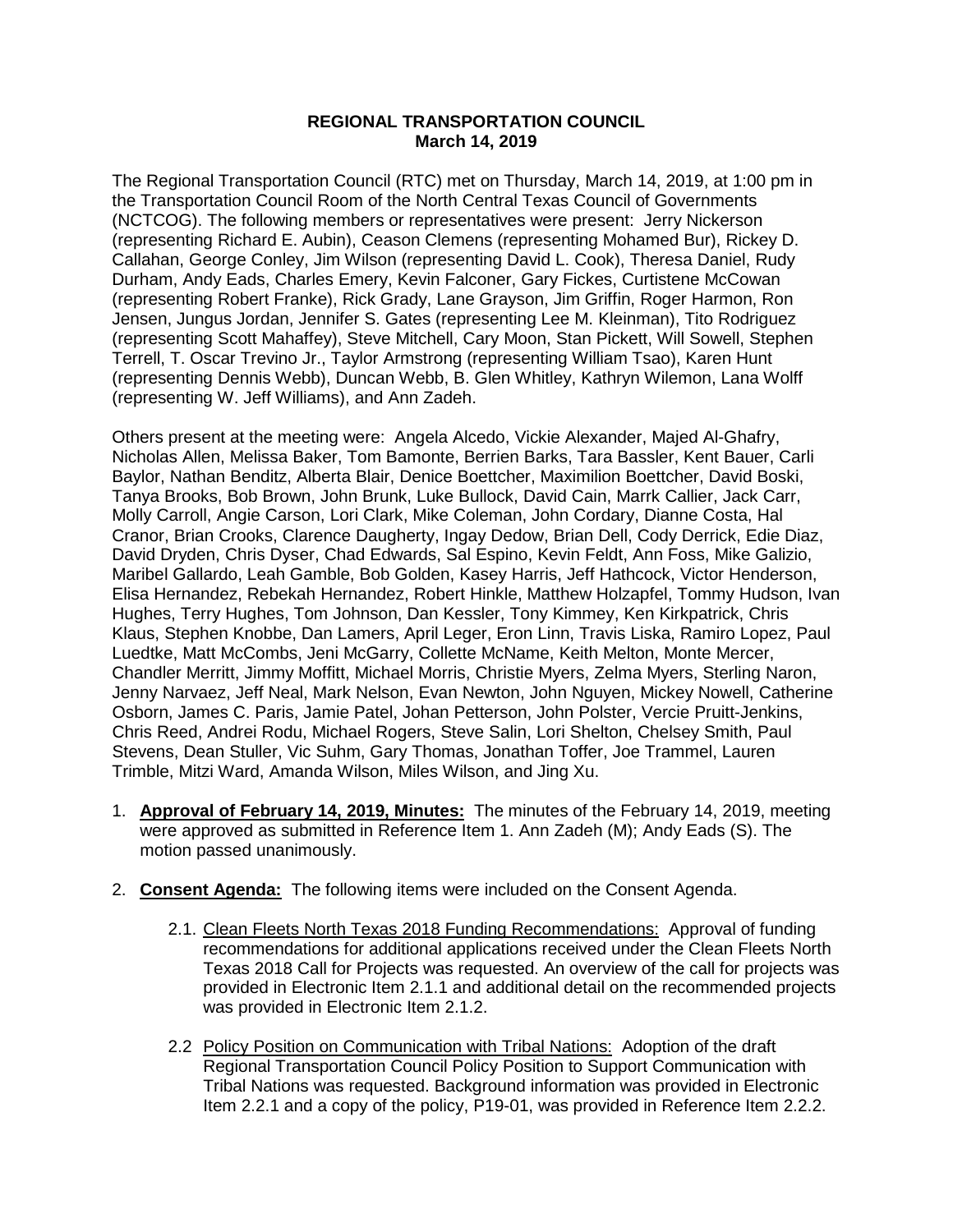2.3. Federal-State Partnership for State of Good Repair Program Grant: Approval to submit a grant application in partnership with Dallas Area Rapid Transit and Trinity Metro to the Federal-State Partnership for State of Good Repair Program was requested. A copy of the Notice of Funding Opportunity was provided in Electronic Item 2.3.1. Additional details about the project were provided in Electronic Item 2.3.2.

A motion was made to approve the items on the Consent Agenda. Theresa Daniel (M); Curtistene McCowan (S). The motion passed unanimously.

- 3. **Orientation to Agenda/Director of Transportation Report:** Michael Morris provided an overview of items in the Director of Transportation Report. He presented the latest regional congestion data from INRIX that indicates the Dallas-Fort Worth region's congestion has decreased as the region experiences the benefits of the implementation of projects. He provided additional information regarding the Infrastructure for Rebuilding America grant applications that were approved by the Regional Transportation Council (RTC) at the February 14, 2019, meeting. All local governments have concurred they approve of the proposed projects to be included in the application for the North Texas Multimodal Operations, Velocity, Efficiency and Safety Program projects. In addition, BNSF has committed \$2 million towards the projects. He also noted that later refinements to the bridge projects from transit agencies increased the cost so five projects were submitted in the application instead of seven in order to be below the constraints of the grant guidelines. He thanked Collin County Commissioner Duncan Webb for his work with the Congressional Delegation regarding US 75. He also noted that the Texas Transportation Commission has approved Private Activity Bonds for the North Tarrant Express 3C project. The RTC previously approved \$5 million to help reach financial close on the project, but the funds may no longer be needed and returned to the RTC. Mr. Morris noted the Gentrification Study developed by the North Central Texas Council of Governments Transportation Department staff that will be presented in Agenda Item 10. He added that as transportation investments are made, especially in lower income areas, it may be beneficial that the path forward include a gentrification element with funding investments made by the Regional Transportation Council. He also noted that efforts have begun on the development of the FY2020 and FY2021 Unified Planning Work Program (UPWP) and encouraged entities to submit their requests by the deadline. Air quality funding opportunities for vehicles were provided at [www.nctcog.org/trans/quality/air/funding-and-resources/fundingvehicle,](http://www.nctcog.org/trans/quality/air/funding-and-resources/fundingvehicle) and information on upcoming Dallas-Fort Worth Clean Cities events were provided at www.dfwcleancities.org/dfw-clean-cities-meetings</u>. Mr. Morris noted that many public comments have been received regarding US 380 and are being collected by staff. A March public meeting notice was provided in Electronic Item 3.1, and February public meeting minutes were provided in Electronic Item 3.2. He also noted a recent magazine article available at [www.dmagazine.com/publications/d-magazine/2019/march/meet-the-kings-of](http://www.dmagazine.com/publications/d-magazine/2019/march/meet-the-kings-of-sprawl/)[sprawl/.](http://www.dmagazine.com/publications/d-magazine/2019/march/meet-the-kings-of-sprawl/) The Public Comment Report was provided in Electronic Item 3.3, recent correspondence in Electronic Item 3.4, recent news articles in Electronic Item 3.5, and recent press releases in Electronic Item 3.6. Transportation partners progress reports were distributed at the meeting.
- 4. **Legislative Update:** Rebekah Hernandez provided an update on federal legislative actions. On February 15, the President signed the Fiscal Year (FY) 2019 appropriations bill that funds the government through September 30, 2019. The bill appropriates \$325 billion of which there is \$26.5 billion in discretionary budget authority for the United States Department of Transportation. She noted that Congress is now working on FY2020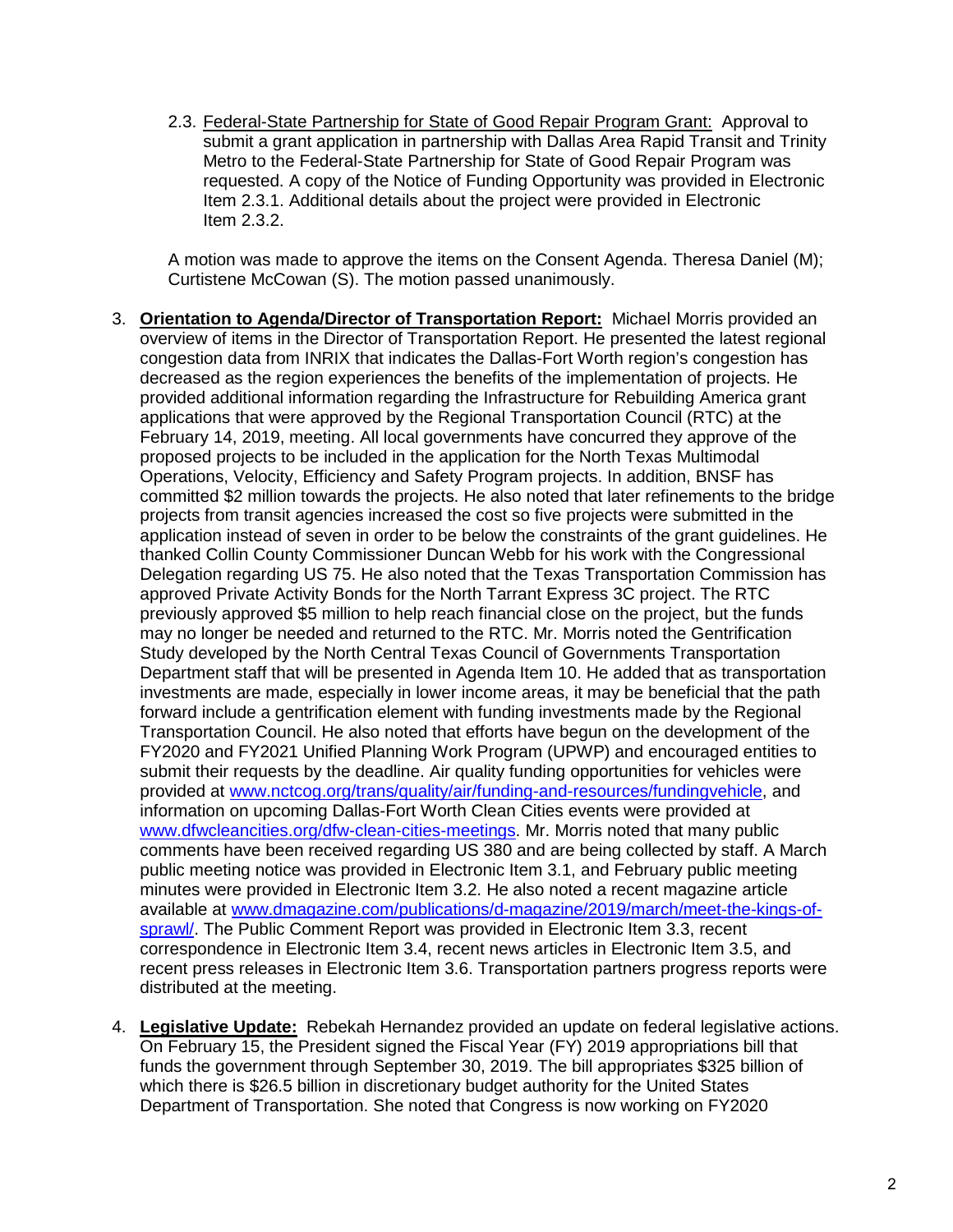appropriations and that the President recently released his 2020 budget request. The request calls for \$84.1 billion for the Department of Transportation, which is a decrease of approximately \$3.5 billion from the current appropriations. Ms. Hernandez added that the funding is often significantly adjusted by Congress. The budget request also includes increases to some grant programs, proposes cuts to Federal Railroad Administration and Amtrak grants by as much as 30-40 percent, and includes a federal investment that will be leveraged into \$1 trillion for infrastructure, including water and broadband projects. The infrastructure total is down from the \$1.5 trillion proposed last year but does keep the commitment of the \$200 billion federal investment. The President also made a commitment to a long-term transportation reauthorization bill as the Fixing America's Surface Transportation Act expires next year. Ms. Hernandez also provided an update on the 86th Texas Legislature. She noted that March 8 was the bill filing deadline, and over 8,500 bills have been filed. The Speaker announced that all House bills will be referred to committee by March 21. The Lieutenant Governor released his priority bill list which echoes the Governor's priorities and lists 30 specific bills. However, none are related to the Regional Transportation Council (RTC) Legislative Program. She noted that some early action has been seen on bills such as teacher pay raises, school finance, property tax, and funding for Hurricane Harvey recovery. The House and Senate transportation committees have both held organization meetings, but no RTC priority bills have been heard to date. She noted that the House Appropriations and Senate Finance committees continue to meet on the budget, and subcommittees have made their recommendations to the full committees. Bill topics of interest were highlighted. She noted that the Low Income Repair and Replacement Assistance Program (LIRAP) and Local Initiative Projects (LIP) bill on which staff have been working with counties was filed by Austin legislators. Related to tolling, bills have been filed that are not consistent with the RTC Legislative Program. The first bullet of the program states "allow for the ability utilize tolling, managed lanes, debt financing, and public-private partnerships…through a local decision-making process…" Filed bill language would require voter approval before a toll project could be built, includes language that would remove tolls once a project is paid, and would remove the use of system financing.

Michael Morris discussed the bill language related to voter referendum, eliminating system financing, and eliminating bonds after a tolled project is built and noted that the language is inconsistent with the RTC legislative position. He discussed the voter referendum portion and uncertainty of what jurisdiction of people would vote on a toll project since a specific jurisdiction of voters may not be equivalent to the users of the toll facility. Related to the elimination of system financing, he noted that the Texas Department of Transportation (TxDOT) collects revenue from various sources to build a system of roads, and there is concern that the removal of system financing could also impact TxDOT's availability to build transportation projects. He also discussed the elimination of tolls after a specified period and noted that the RTC position is that tolls are also used as tool to manage congestion, not simply as a revenue source. He asked if the RTC would like to provide direction to staff or if staff should continue to monitor the bill and provide updates. A motion was made to approve the Regional Transportation Council Chair to sign a letter to the House and Senate Transportation Committee Chairs, Speaker of the House, Lieutenant Governor, and legislative delegation siting the three portions of the bill language and why such legislation would be problematic for the RTC. Jungus Jordan (M); B. Glen Whitley (S). Member discussion continued regarding transportation funding needs and communication with the Legislature. Mr. Morris discussed the Transportation Funding 101 primer developed by staff and noted that this resource would be provided to members following the meeting. The motion passed unanimously.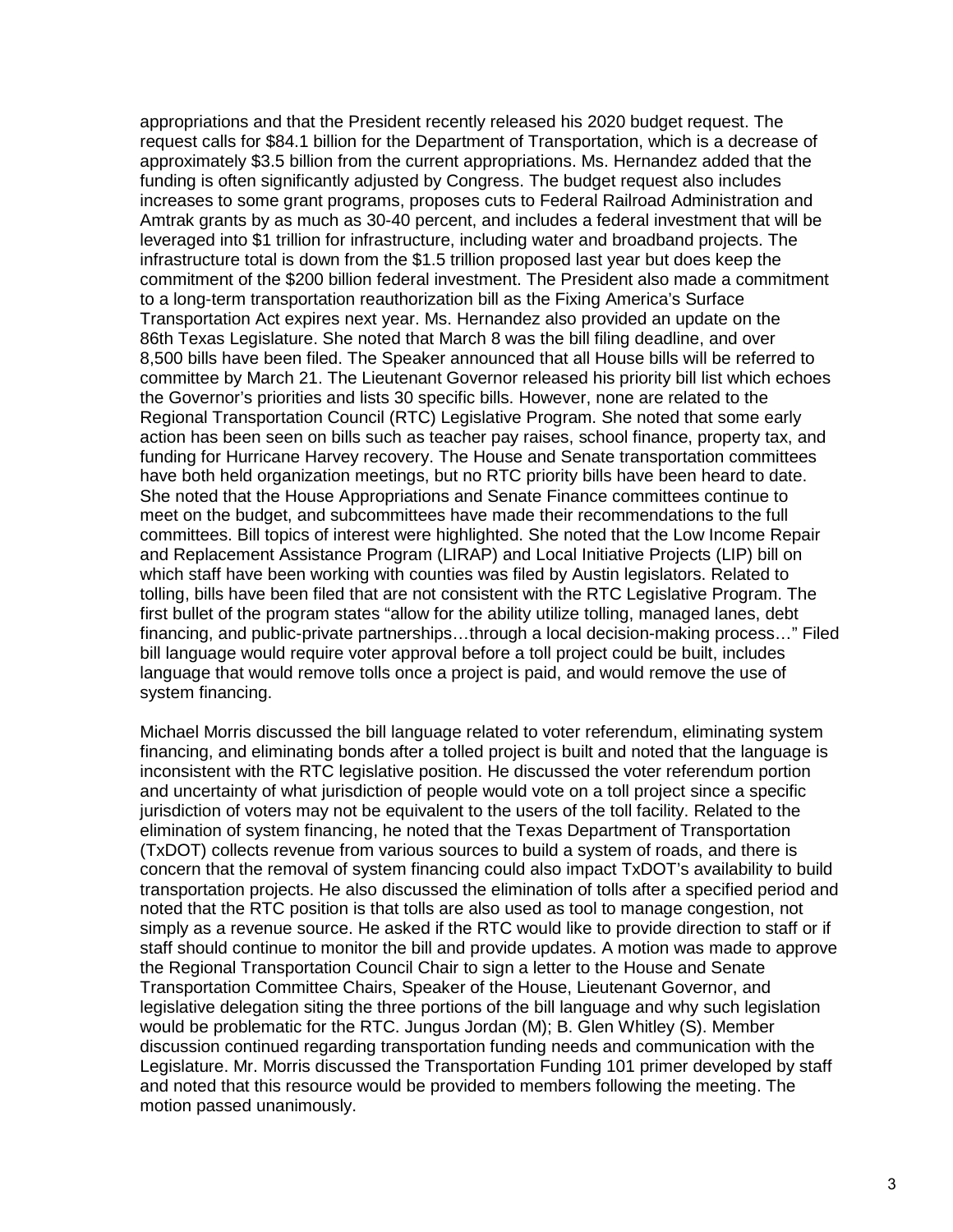- 5. **Congestion Management Process Update:** Mike Galizio provided an overview of the proposed update to the region's Congestion Management Process (CMP) document. The document is a federally mandated planning requirement for urbanized areas with a population exceeding 200,000. Although the CMP document is not subject to a specific schedule or deadline, many individual CMP strategies such as Try Parking It are presented to the Regional Transportation Council (RTC) on a continuous basis. He noted that CMP strategies are focused on short-term, lower-cost operational and management improvements that can be implemented prior to or concurrent with major higher-cost capacity projects. Since the region is designated as a nonattainment area for ozone, the CMP must describe how single occupant vehicle (SOV) capacity projects are integrating CMP strategies and must also demonstrate how the CMP fits into the metropolitan planning process. Mr. Galizio highlighted the CMP elements and how it relates to other federally required documents such as the Transportation Improvement Program and Metropolitan Transportation Plan. He also provided a brief overview of the history of the CMP, which was first adopted as the Congestion Management System in 1994. The current CMP for the North Central Texas region was adopted by the RTC in 2013. CMP benefits were highlighted and include strategies to address both recurring non-recurring congestion, a major focus on data collection and performance outcomes, and increased coordination with member agencies. Mr. Galizio presented a list of several key topics that will be considered as part of this CMP update, including an opportunity to develop performance measures that are more understandable to the general public and the reevaluation of the CMP network that currently includes 25 of the most congested roadway corridors identified in 2013. An overview of the CMP update schedule was provided, and additional information is available at [www.nctcog.org/cmp.](http://www.nctcog.org/cmp)
- 6. **2017-2018 CMAQ/STBG Funding Program: Management and Operations, NCTCOG-Implemented, and Regional/Air Quality Programs:** Michael Morris presented the latest efforts to extend existing and fund new Regional Transportation Council (RTC) Regional Air Quality and Management and Operations programs and projects through the 2017- 2018 Congestion Mitigation and Air Quality Improvement Program (CMAQ)/Surface Transportation Block Grant Program (STBG) Funding Program. He noted that the RTC considers extending existing and funding new Regional/Air Quality and Management and Operations projects/programs every few years, and the last review occurred in 2014- 2015. The purpose of the effort is to enable staff to respond to certain planning and implementation assistance requests, as well as assign resources for RTC priorities such as the Mobility Assistance Patrol and air quality initiatives that help the region with nonattainment requirements. A summary of proposed funding was highlighted and includes approximately \$7.9 million CMAQ, \$52.83 million STBG, \$4.74 million Regional Toll Revenue, and \$1.93 million RTC Local for a subtotal of \$67.4 million. Additionally, staff proposed to remove \$1.23 million of existing project funds, with \$66.17 million of net additional funding requested for Fiscal Year (FY) 2020-2022 projects. A summary of the proposed funding for FY2020-2022 was detailed in Electronic Item 6.1. Additional details on the proposed funding were provided in Electronic Item 6.2. He noted that staff is working with the Texas Department of Transportation in Austin on a more efficient method to fund and implement these type projects. Mr. Morris also noted that approximately \$28.78 million of the requested funding is to be used by North Central Texas Council of Governments staff and consultants to implement the regional projects and programs, with most of the funding passed through to other agencies in the region. The schedule for the effort was reviewed. Regional Transportation Council action will be requested at the April 11, 2019, meeting. Curtistene McCowan asked if funding for smart transit and walkable places is allocated for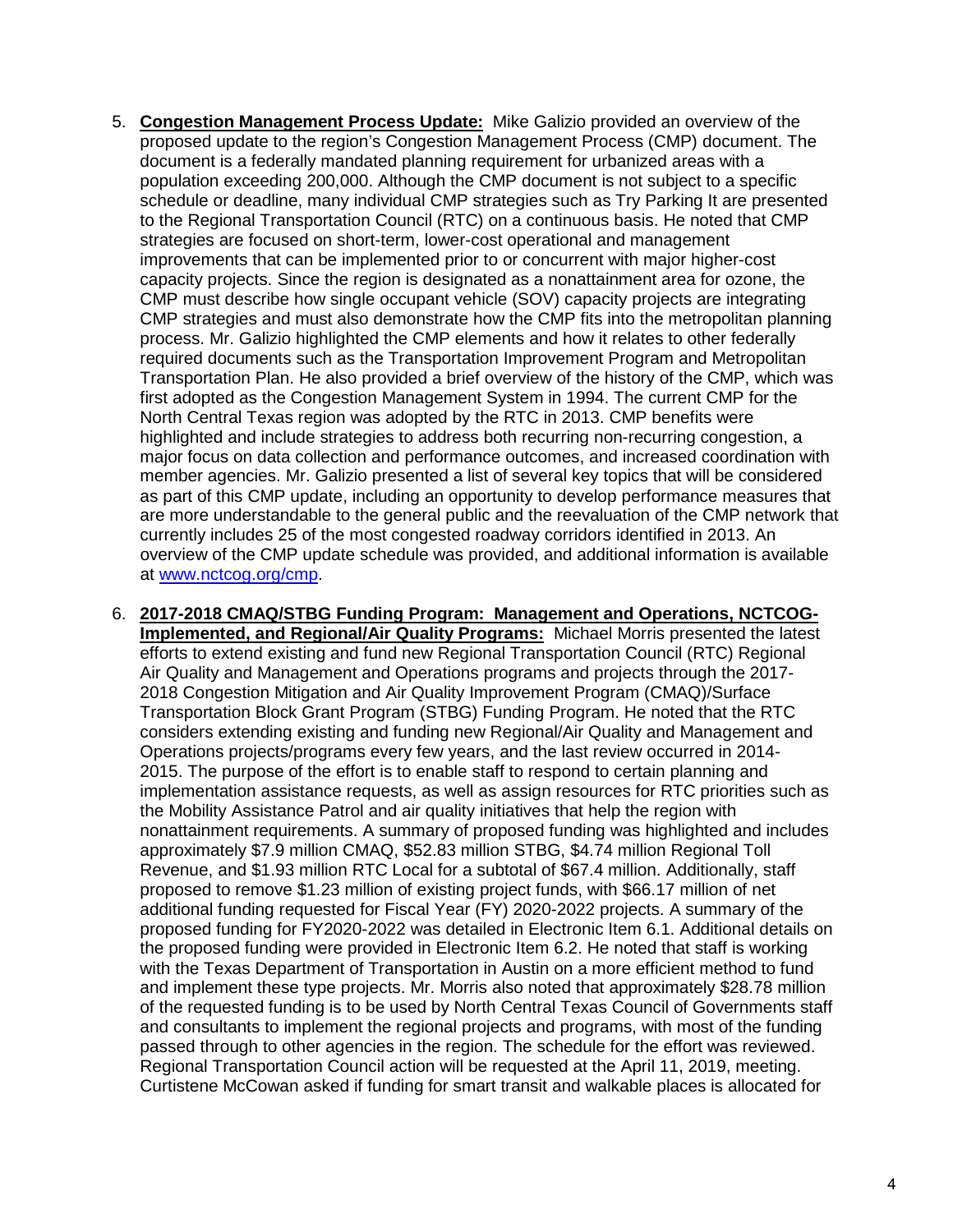specific locations or if there will be a call for projects. Mr. Morris noted he did not know if a formal call for projects would be opened. He encouraged members with proposed projects to contact staff who will determine the use of funds in specific locations.

- 7. **Community College Partnership:** Dan Lamers provided an overview of two proposed pilot projects in partnership with Tarrant County College (TCC) as a result of meetings with the Secretary of Housing and Urban Development and the Chancellor of Tarrant County College (TTC) to discuss how transportation is an important factor in the successful transition of vulnerable students from high school to college. The HUD Secretary's initiative is to pull vulnerable populations out of the poverty cycle and includes four pillars as a foundation; housing, health and wellness, transportation, and education. Project A would help provide Trinity Metro transit passes for all TCC students. This effort is currently funded by TCC, but the proposed pilot would provide an alternate funding source and allow TCC to use current funds for opportunities for students such as scholarships. The project is a partnership among the North Central Texas Council of Governments (NCTCOG), TCC, and Trinity Metro and implementation is anticipated for fall 2019. An estimated \$300,000 in Regional Transportation Council (RTC) Local funds is proposed for the two-year program. Project B would provide shuttle services for students between Arlington Independent School District (AISD) campuses, TCC, and the University of Texas at Arlington (UTA), as well as park-andride lots. The project is a partnership among NCTCOG, City of Arlington, AISD, TCC, and UTA. An estimated \$500,000 in existing Federal Transit Administration funds set aside for transit is proposed for the two-year program. Implementation is also anticipated for fall 2019. The schedule for this effort was reviewed, including potential expansion if successful. Several RTC members expressed support for the pilot projects and for expansion in Dallas County. Jennifer Gates asked if staff would analyze which of the options is more cost effective, supplementing a project that is already in place or establishing a new project. Mr. Morris noted that staff would analyze the cost effectiveness of each pilot, as well as the individual aspects of each project. Details were provided in Electronic Item 7.
- 8. **Start of 2019 Ozone Season:** Jenny Narvaez presented information on the 2019 ozone season which began March 1. She noted that the region is currently under two ozone National Ambient Air Quality Standards (NAAQS); the 2015 70 parts per billion (ppb) and 2008 75 ppb standards. Under the 2015 standard, nine counties are in nonattainment and have until August 3, 2021, to reach attainment. Under the 2008 standard, ten counties remain in nonattainment and have until July 20, 2021, to reach attainment. The historical ozone exceedance day trend was highlighted, and Ms. Narvaez noted that the exceedance trend continues downward. She also highlighted the ozone design value trend that will be the three-year average of the fourth highest value from the years 2017-2019. Ms. Narvaez also noted that the North Central Texas Council of Governments has multiple upcoming air quality initiatives, including funding opportunities. These include fleet funding, various Dallas-Fort Worth Clean Cities events, and the Air North Texas Ozone Action Day campaign. She noted that members could sign up for alerts, as well as view air quality and ozone information online at [www.airnorthtexas.org.](http://www.airnorthtexas.org/) She encouraged members and local agencies to sign up to become Air North Texas Partners, and noted that staff will continue to monitor these trends and provide updates to members throughout the 2019 ozone season.
- 9. **2017-2018 CMAQ/STBG Funding Program: Assessment Policy:** Michael Morris highlighted projects in the IH 35W 3C area and described how four different funding elements are being implemented to create a system of projects. In addition, he presented proposed Assessment Policy projects to be funded through the 2017-2018 Congestion Mitigation and Air Quality Improvement Program (CMAQ)/Surface Transportation Block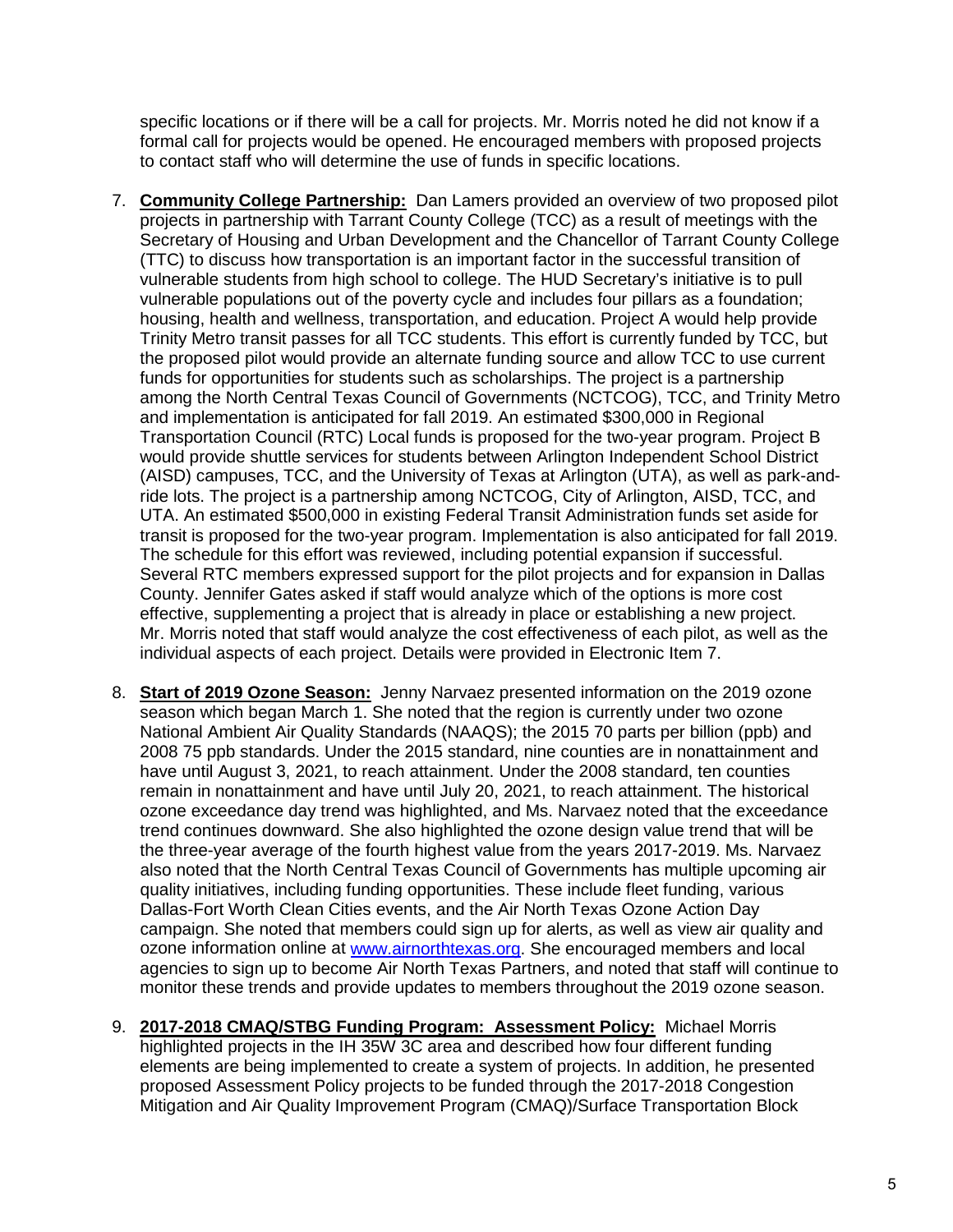Grant Program (STBG) Funding Program. He noted that the purpose of the program is to award CMAQ and STBG funds to projects across the region that include an assessment of transportation projects which provide an economic development component. In each case, the Regional Transportation Council (RTC) will be repaid for at least a portion of its contribution over time through value capture mechanisms. Five projects are proposed for funding and the locations were highlighted. Details were provided in Electronic Item 9.1, and a revised project listing was distributed at the meeting in Reference Item 9.1. For the Ferguson Parkway-City of Anna project, staff proposed to fund the engineering phase. The City of Anna is working to have some of the project paid by the Collin County bond program. Staff will continue to work with the City of Anna on the repayment component. The city expects to utilize a roadway impact fee to target and capture the economic development value of this project. The second project is the southbound frontage road of SH 360 in Grand Prairie. Staff proposed to fund a portion of the project as a grant through a partnership with Grand Prairie. The City of Grand Prairie will repay half of the RTC's contribution over a proposed 10-year period with an interest rate of 2.4 percent using Tax Increment Financing (TIF). For the Avondale-Haslet Road/Haslet Parkway/Intermodal Parkway project, the project was selected to receive \$20 million from the Better Utilizing Investments to Leverage Development grant. The City of Haslet will repay \$6.9 million to the RTC over a proposed 20-year period at 2.4 percent interest using various strategies. The Butler Housing project is an effort to increase transportation accessibility to the Butler Housing area. Coordination is continuing with Fort Worth Housing Solutions who will be moving its residents out of the units in preparation for a private developer to improve the property. Staff proposed to fund engineering and right-of-way for efforts to connect the area with downtown Fort Worth and increase the value of the property. He noted that a proposal for additional funding for future phases that would include a repayment component from the City of Fort Worth will be brought back at a later time. Mr. Morris noted that at this time, there is no equivalent project in the City of Dallas. However, staff proposed a Dallas Central Business District (CBD) project near the area of the potential high-speed rail station in downtown Dallas and an Oak Farms project that includes street car, roadway, and bicycle/pedestrian elements. Staff proposed to fund engineering only at this time. If successful, a proposal for additional funding for future phases that would include a repayment component will be brought back at a later date. The timeline for this effort was reviewed, which includes proposed action at the April 11, 2019, RTC meeting. Additional information was provided in Electronic Item 9.2.

10. **Gentrification Study:** Karla Weaver provided an overview of the Gentrification Study developed by Transportation Department staff. The report explores the meaning and implications of gentrification for North Texas and summarizes a variety of policy/legislative examples and programs implemented across the country. This report will provide a resource that various levels of governments may use to facilitate positive and equitable outcomes for neighborhoods affected by gentrification. She noted that the report uses the following definition "Gentrification is the process by which higher-income households displace lowerincome residents of a neighborhood, changing the essential character and flavor of that neighborhood." Gentrification looks at physical upgrades to housing, displaces original residents with affluent households, and changes the character of a neighborhood. However, revitalization, which is the goal of many communities creates affordable options for the original residents, upgrades housing, adds employment for existing residents, retains the neighborhood's character, and enhances the social components of the community. Ms. Weaver noted that transportation infrastructure improvements are often seen as catalysts for gentrification, but that it is important to remember there are also socioeconomic factors, location context, and real estate market impacts that must be considered as well.